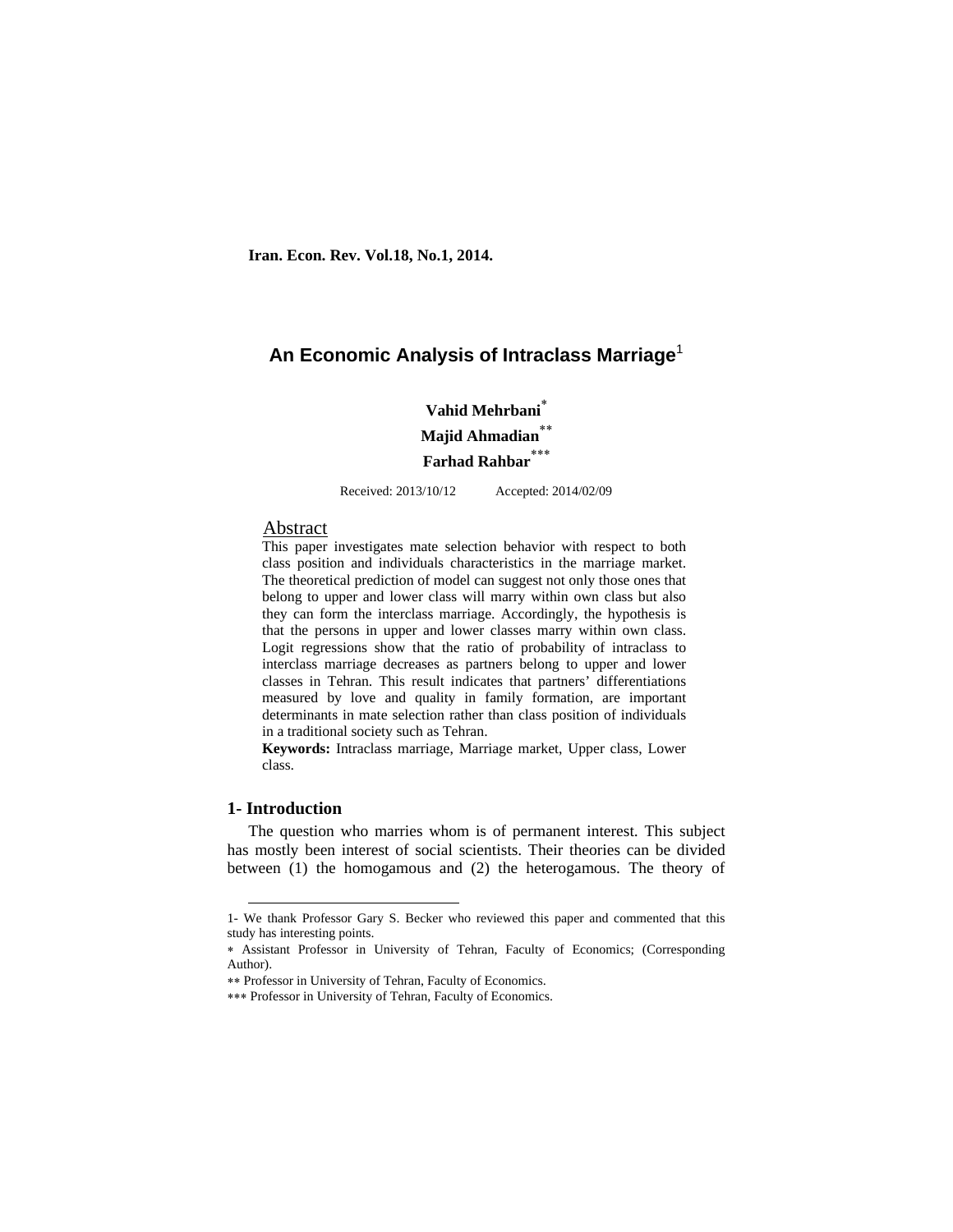homogamy postulates that "like attracts like" while the theory of heterogamy holds that "opposites attract each other" (Hollingshead, 1950). However, analysis of decision-making about family formation has somewhat been the concern of some economists. A facet of this subject that is neglected by economists is mate selection within an economic class or out of it. Such issue can be equivalent to discussion about positive or negative assortative mating.

Though Becker (1973) developed a theory of marriage in which considered assortative mating but he didn't present any analysis in relation to stratification of marriages. In Becker's neoclassical marriage market model, matching is positively assortative if types are complements. Complements can be attributed to members of the same class (positive assortative mating) but substitutes to members of different classes (negative assortative mating).

Meanwhile, according to McElroy (1997), marriage markets answer the question namely who is matched with whom? Considering mate selection with respect to class position is undoubtedly an answer to the proposed question. Using Veblen's leisure class theory as a background, it is tried in this study to examine the mate selection behavior only on class position of individuals. Since as yet none of economists have been considered the current issue in economic viewpoint, this paper has an important contribution to the relevant literature.

The rest of the paper is organized as follows. Section 2 summarizes the related literature and some evidence. The model is outlined in section 3. Section 4 describes data and presents empirical findings and finally section 5 concludes the paper.

## **2- Literature**

At all events, closeness of the members' condition of any specific class to each other causes the same and similar values to them. But what is the outcome of this matter? Marriage is a human being's behavior that provides to form an institution labeled family. When the members of any specific social class find themselves in closer situation regarding economic state and prestige, would tend to marry with own class members to preserve at least such situation or marry with upper class members to raise themselves.

Marring in any class also could be observed in Veblen's explanation about behavior of leisure class. Veblen (2007), according to his rigorous investigation upon the process of behavioral changes of different classes,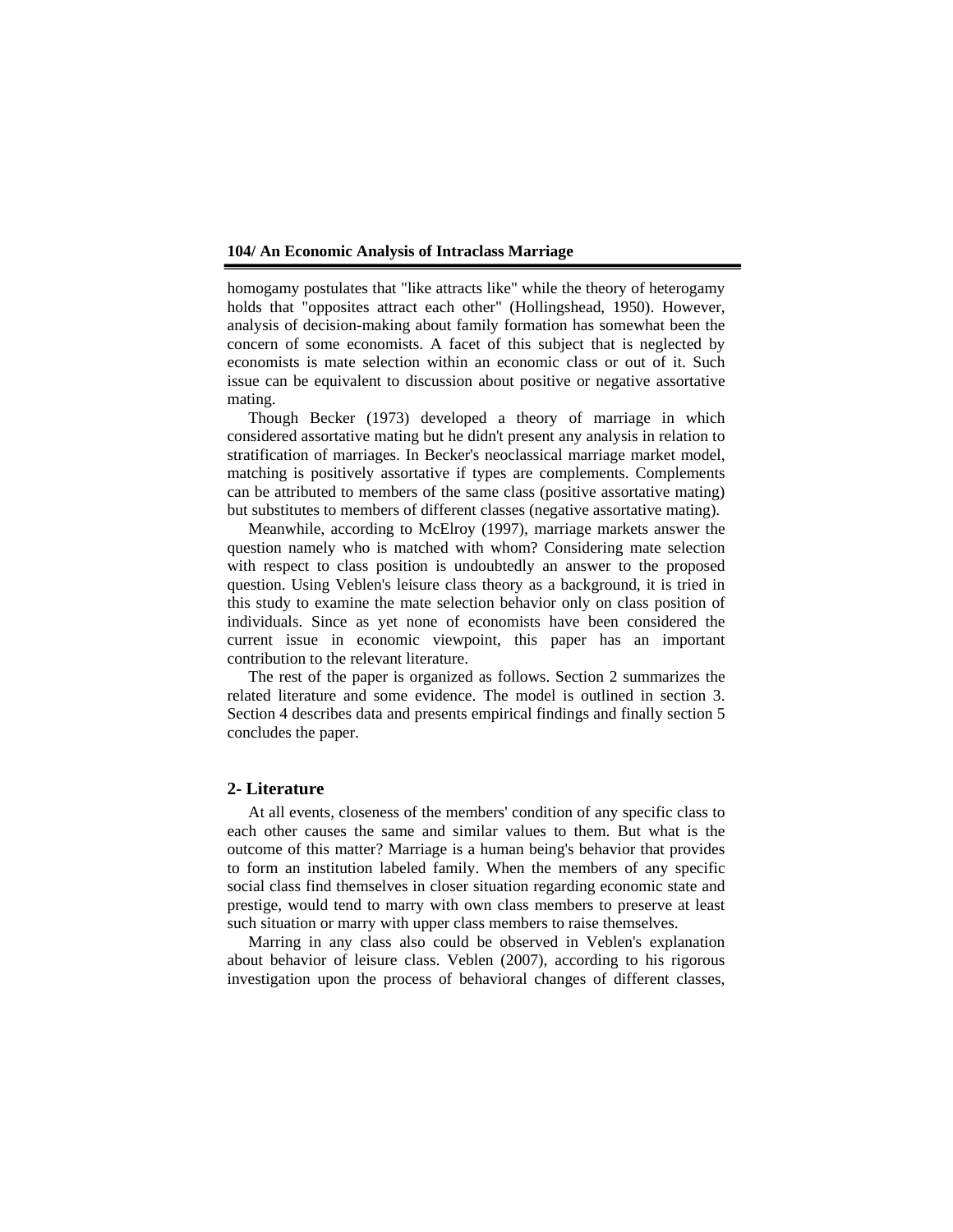particularly upper class and aristocrats, believes that high level households have a marriage market which its functions harmonize and fit these households with each other and preserve them from dispersal. Monopolizing sons and daughters (intraclass marriage) induces to be stabilized the state of class in tree rules. Selfish monopolizing makes a safe environment for who can create it.

When leisure class encloses own by an invisible wall, it is inevitably causes to the poor and lower class is kept separate from others and loses its social mobility. Therefore, the member of lower class who cannot move into the leisure class, would marry with one in own class.

According to this, some researchers have been tried to provide evidence with regard to the relationship between class and mate selection. Some of these studies are explained as follows. In Hollingshead's study (1949) of high school dating, 61 per cent of all "dates" belonged in the same class and 35 per cent in an adjacent class.

Hollingshead (1950) in another study explored cultural factors in the selection of marriage mates in New Haven while one of those factors was class position of mates. He divided mates into the six classes. The analysis of 1008 marriages where the husband, the wife and their families were residents of New Haven revealed that the class of residential area in which a man's or a woman's family home is located has a very marked influence on his or her marital opportunities. In 587 of those 1008 marriages, or 58.2 per cent, both partners came from the same class of residential area. When those that involved a partner from an adjacent class area were added to the first group the figure was raised to 82.8 per cent of all marriages.

Warner and Srole (1965) designed a theoretical framework in 1930s to study stratification in New Buryport (Yankee City). In their seminal study, social classes were defined as groups including persons which have the same social status and therefore relate easier to each other. They found the members of any class tend to marry within own class.

Shimer and Smith (2000) assumed a continuum of heterogeneous agents who can produce only in pairs. They showed symmetric submodularity conditions imply negatively assortative matching while didn't provide any evidence.

Hamilton and Siow (2007) estimated assortative matching to aggregate marriage behavior in 18th century Quebec. Their estimates also like other studies show that the marriage market was segmented by social status. They considered 'bourgeois' class as high status or wealthy and surveyed the sample including 3316 marriages which 5.9% of the population were high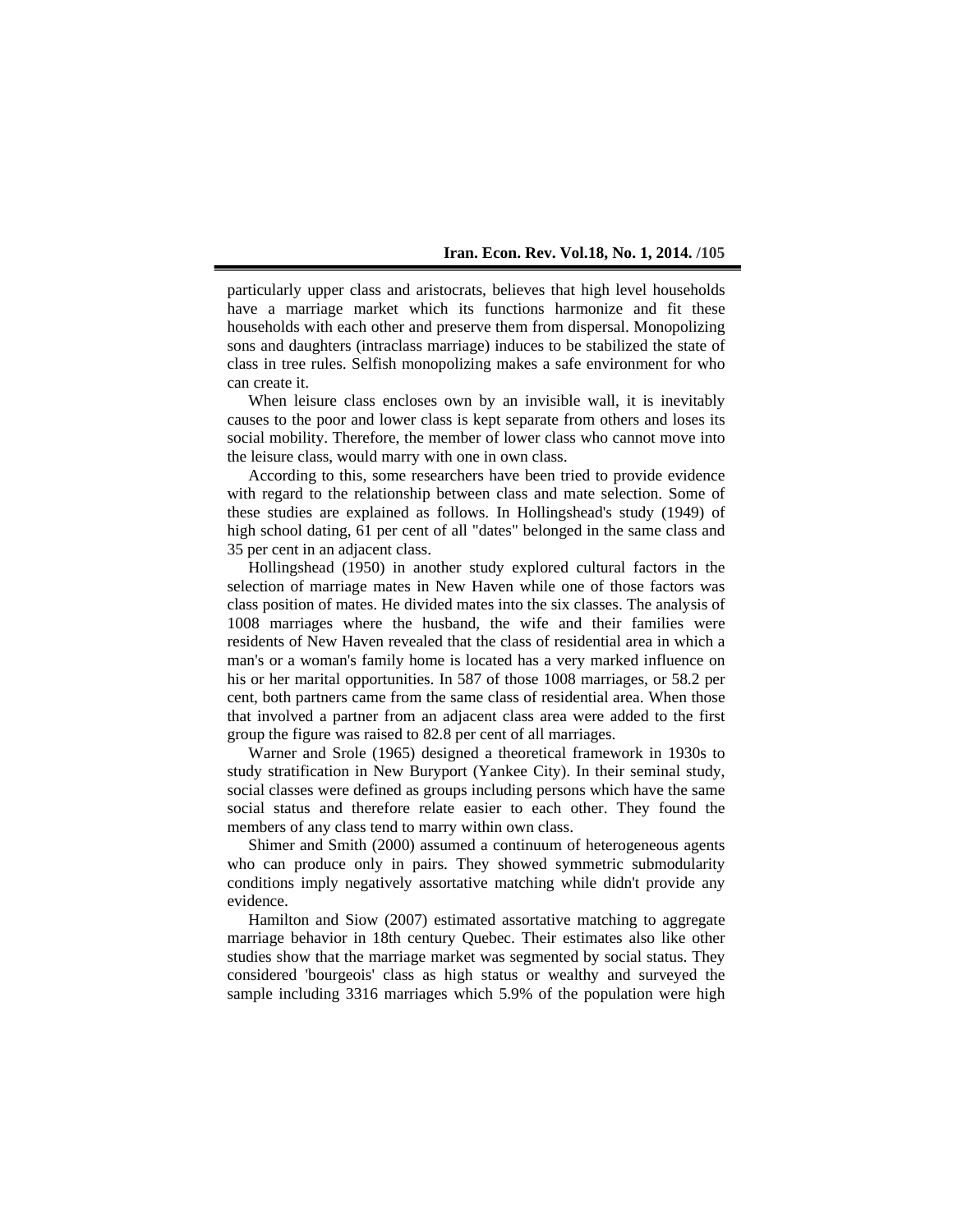status. Their study revealed that 94% of marriages have been happened within low class and 1.6% of marriages have been belonged to the high class. In other words, that study also shows that the most of marriages are intraclass.

According to overall findings, one can conclude that the within-class marriage is a stylized fact in most societies. Now, it is tried to analyze this behavior to understand how people marry in own class and how and why they form the interclass marriage.

## **3- Theoretical framework**

#### **3-1- Basic model**

The basic model is related to the individual utility and social welfare function to depict mate selection process in the light of class status. The basic assumptions are as follows:

a. Society includes two men and two women where one man and one woman belong to the upper (high income and wealth) class and others are members of the lower (low income and wealth) class.

b. The income and wealth of *any* person of the upper class is higher than those are members of the lower class.

c. Marriages take place as monogamy.

d. There is full information about economic status and class position of people in marriage market.

On the basis of these assumptions, the indirect utility function is defined:

$$
V_j^i = V_j^i(I_j^i, \vec{p}; O_j) \qquad i = m, f \; ; \; j = h, l \tag{1}
$$

In function 1, *j* stands for the upper class (*h*) and the lower class (*l*), and index *i* symbolizes gender (*m* for man and *f* for woman). The vector  $\vec{p}$  is the price of goods and services that is the same for all people. Variable  $I_j^i$  in indirect utility function represents the income and wealth of the jth class for each of ith spouse. Finally,  $O_i$  displays other factors such as love and features (as quality) of spouse who belongs to the jth class. Accordingly, the family welfare function is specified blow that is based on *purely utilitarian approach* to social welfare (Layard and Walters, 1987; Mas-Colell et al.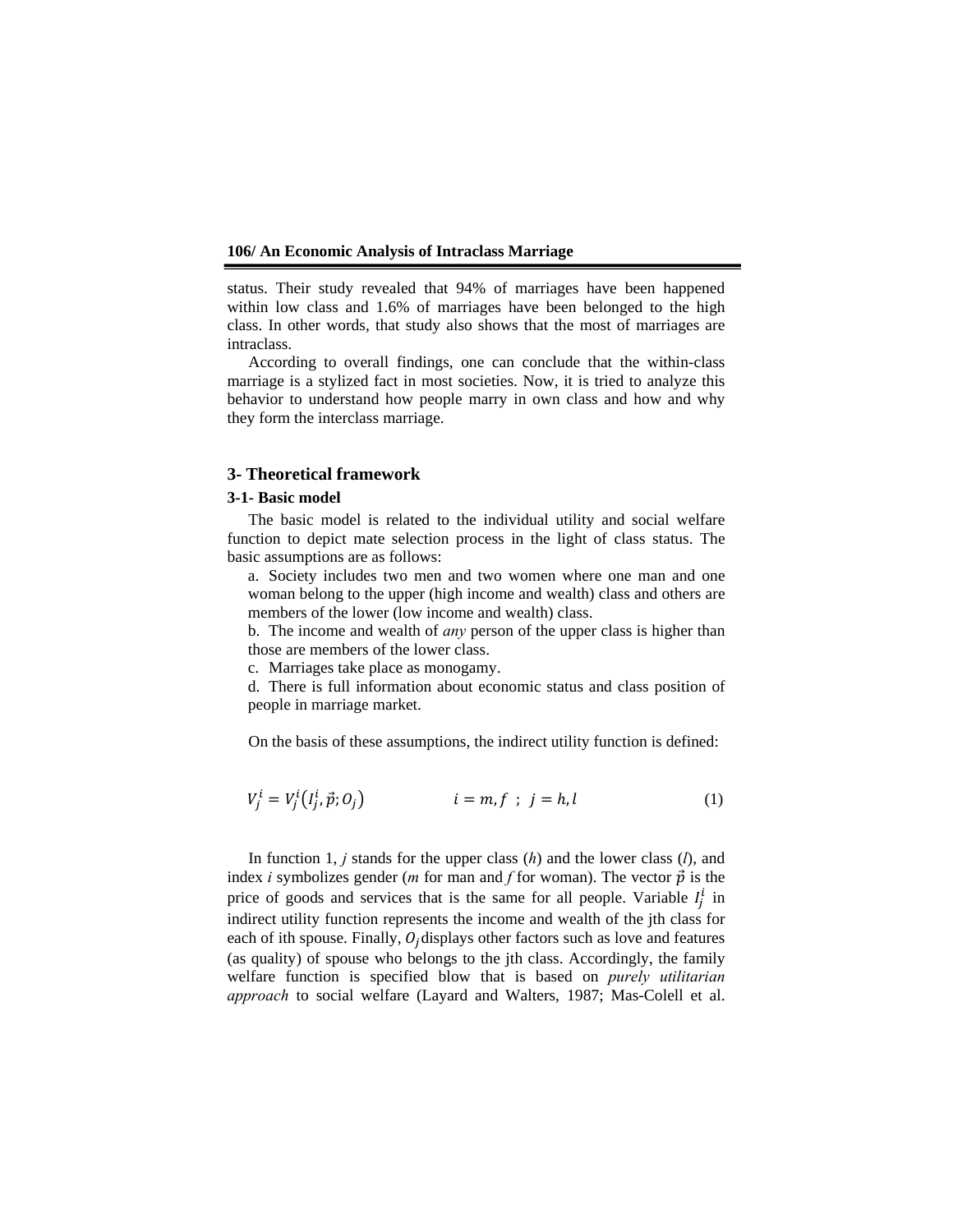1995). Since both man and woman can belong to upper or lower class denoted by  $j, r = h, l$ ; the social welfare function is written as follows:

$$
W_{rk} = V_r^m(\bullet) + V_k^f(\bullet) \qquad \qquad r, k = h, l \tag{2}
$$

Where  $W_{rk}$  is welfare of a family that can be formed by occurrence of marriage between man *r* and woman *k* or a joint family welfare function determining classes of *r* and *k* for both potential spouses. In general, this is shown by matrix form as follows:

$$
\mathcal{W} = \begin{bmatrix} W_{hh} & W_{hl} \\ W_{lh} & W_{ll} \end{bmatrix} = \begin{bmatrix} \left(V_h^m + V_h^f\right) & \left(V_h^m + V_l^f\right) \\ \left(V_l^m + V_h^f\right) & \left(V_l^m + V_l^f\right) \end{bmatrix} \tag{3}
$$

 Any person wants to establish a family (marriage) with highest welfare and hence compares the potential mates in marriage market. The result of this evaluation is division of society (market) into classes or levels, such that the members of a specific class are ranked similarly; but the levels themselves are arranged in a hierarchical order (Goode, 1964).

In matrix (3),  $W_{hh}$  is the sum of utility functions of man and woman who both of them belong to higher income and wealth class while  $W_{hl}$  is that for the man belonging to upper class and the woman belonging to lower class<sup>1</sup>.

## **3-2- Mate Selection with Equal Love or Quality**

Decision-making in marriage market when love or quality of potential spouse is equal is shown by means of iso-welfare curves in figure 1.

 <sup>1-</sup> For simplicity, it is assumed that the cross welfare levels in matrix (3) are equal. That is  $W_{hl} = W_{lh}$ .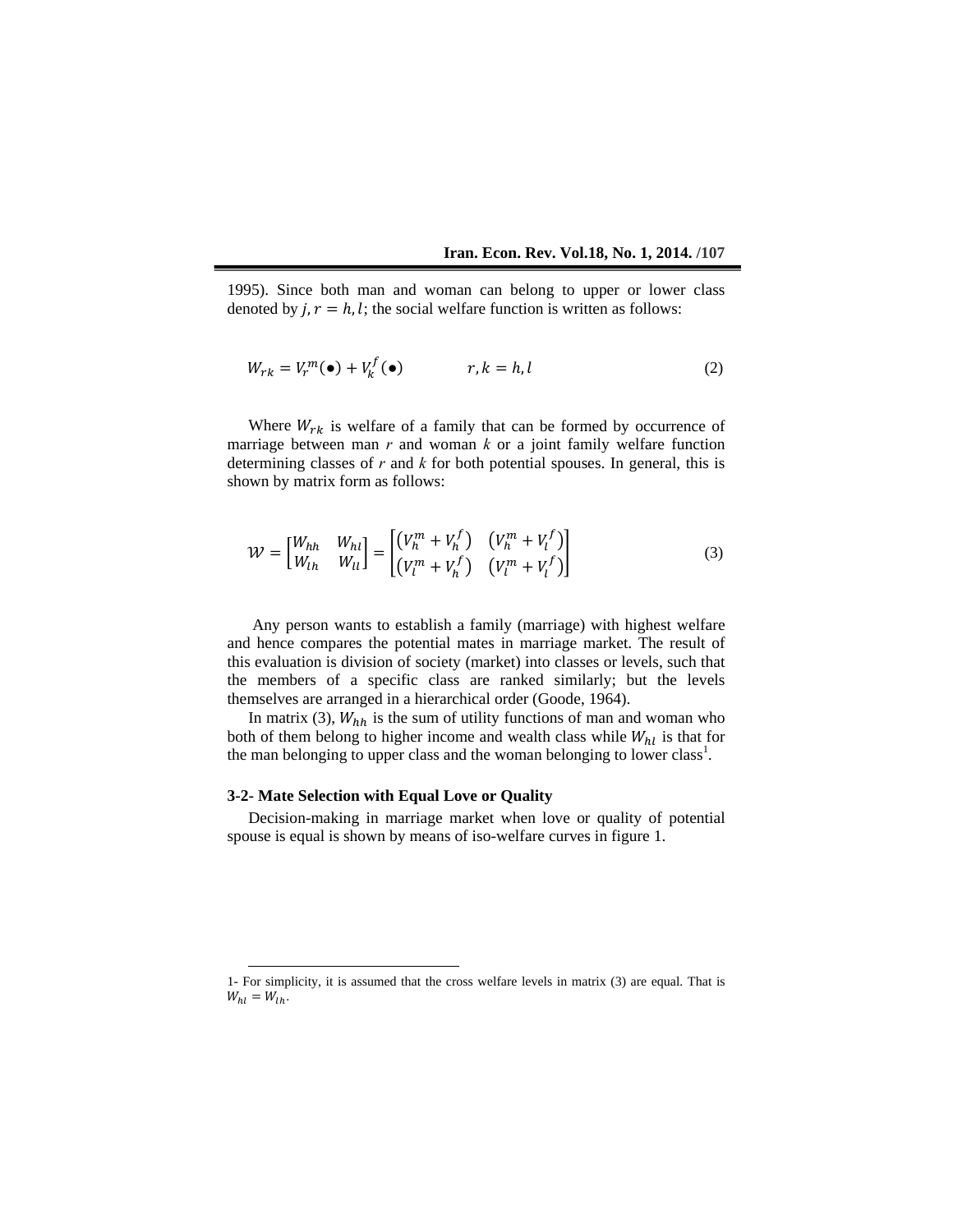**108/ An Economic Analysis of Intraclass Marriage** 





The man who has the higher utility  $(V_h^m)$  faces two options: marring with the woman who has utility level  $V_h^f$  whereupon can form a family with welfare level  $W_{hh}$  that is the highest welfare level which is possible and accessible in society (settling down at point *A* in figure 1) or marring with the woman who has lower utility  $V_l^f$  whereon the welfare level of this family would be  $W_{hl}$  (settling down at point *C* in figure 1) that is lower than  $W_{hh}$ . Rational behavior<sup>1</sup> for this man is to choose the woman who has utility  $V_h^f$  since he thereby preserves his social status and prestige as a member of privileged class and thus prefers belonging to the upper class (point *A*) to the lower class (point *C*). In other words, marriage *A* blocks *C*.

On the other hand, the woman with higher utility  $V_h^f$  prefers to marry with the man who has higher utility  $V_h^m$  but not the man who has lower utility  $V_l^m$  because if she chooses the man with  $V_l^m$ , she will lodge in a family with lower welfare  $W_{lh}$  (as shown in matrix (3) and point D in figure 1) and therefore she also prefers  $W_{hh}$  to  $W_{lh}$  and accordingly prefers position *A* to position *D*. In other words, marriage *A* blocks *D*. Thereupon, both man and woman who have more utility in their sex group will prefer position (marriage) *A* to any state and will marry each other. Inevitably, the man and

l

<sup>1-</sup> Rational individual prefers the more to the less of anything.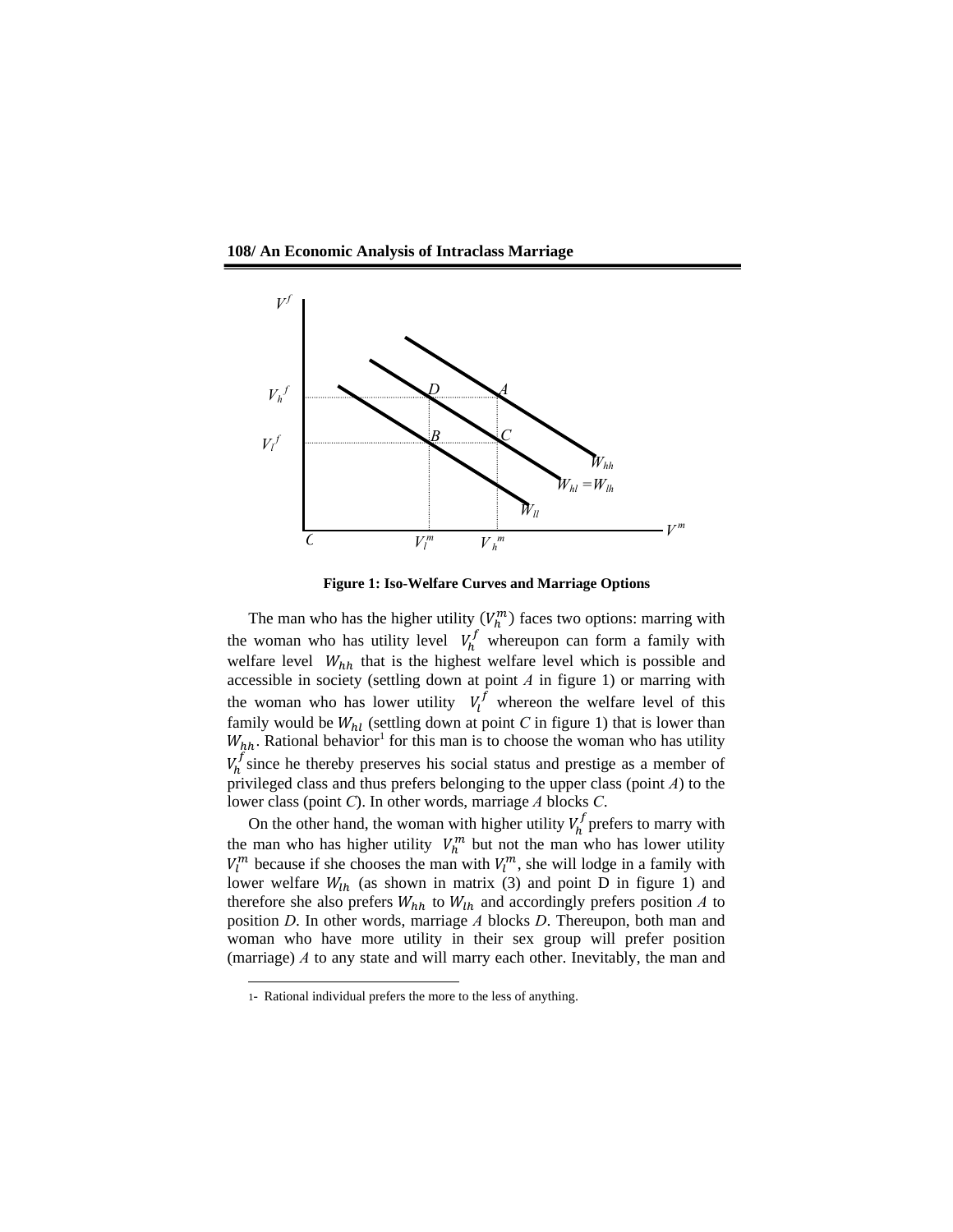woman who have lower utility in their sex group  $(V_l^m$  and  $V_l^f)$  will marry each other (lodging in position *B* in figure 1 and obtaining welfare level  $W_{ll}$ ). In a way, not only the man with utility  $V_l^m$  cannot lie in position *D* rather than *B* to reach the higher welfare but also the woman with utility  $V_l^f$ cannot lie on position *C* rather than *B*. Finally, these less privileged individuals form a family that is defined as a lower class of society in contrast to upper (leisured) class.

This marital sorting is compatible to perfect segregation in terminology of Becker and Murphy (2000). "There is a unique equilibrium marital sorting with perfect segregation by quality if characteristics of men and women are complements in the production of marital output. By "segregation" we mean that the "best" of one sex is matched to the "best" of the other sex, the "next best" are also matched, and so on until the "worst" of each sex are matched" (Becker and Murphy, 2000: 32). In other words, intraclass marriage takes place when spouses are complement to each other.

### **3-3- Mate Selection with Unequal Love or Quality**

Another case that can be evaluated in marriage market exists when a man (woman) differentially love women (men) in market. In this case, the quality<sup>1</sup> of same sex persons is not equal. For example, when the man who has the higher utility  $(V_h^m)$  love the woman who has lower utility (woman from lower class),  $V_l^f$ , more than the woman from upper class, it would be possible that marriage can be happened as interclass. This marriage can be shown by position *C* in figure 1. This kind of marriage is also possible when the quality of woman from lower class is greater than the woman from upper class. Since the sum of utilities of these man and woman is higher than any other situation, the mentioned persons accept to marry each other.

The same is true when the woman from upper class love the man from lower class more than the man from upper class or the quality of former man is higher than the latter. Such kind of marriage is shown in position *D*. In all of these cases, income and wealth are not important in mate selection and hence the sum of utilities resultant love or quality is main determinant in mating. Therefore, welfare in position *C* or *D* is higher than position *A*. So,

 <sup>1-</sup> Quality can be interpreted as beauty, attractiveness, education and so on.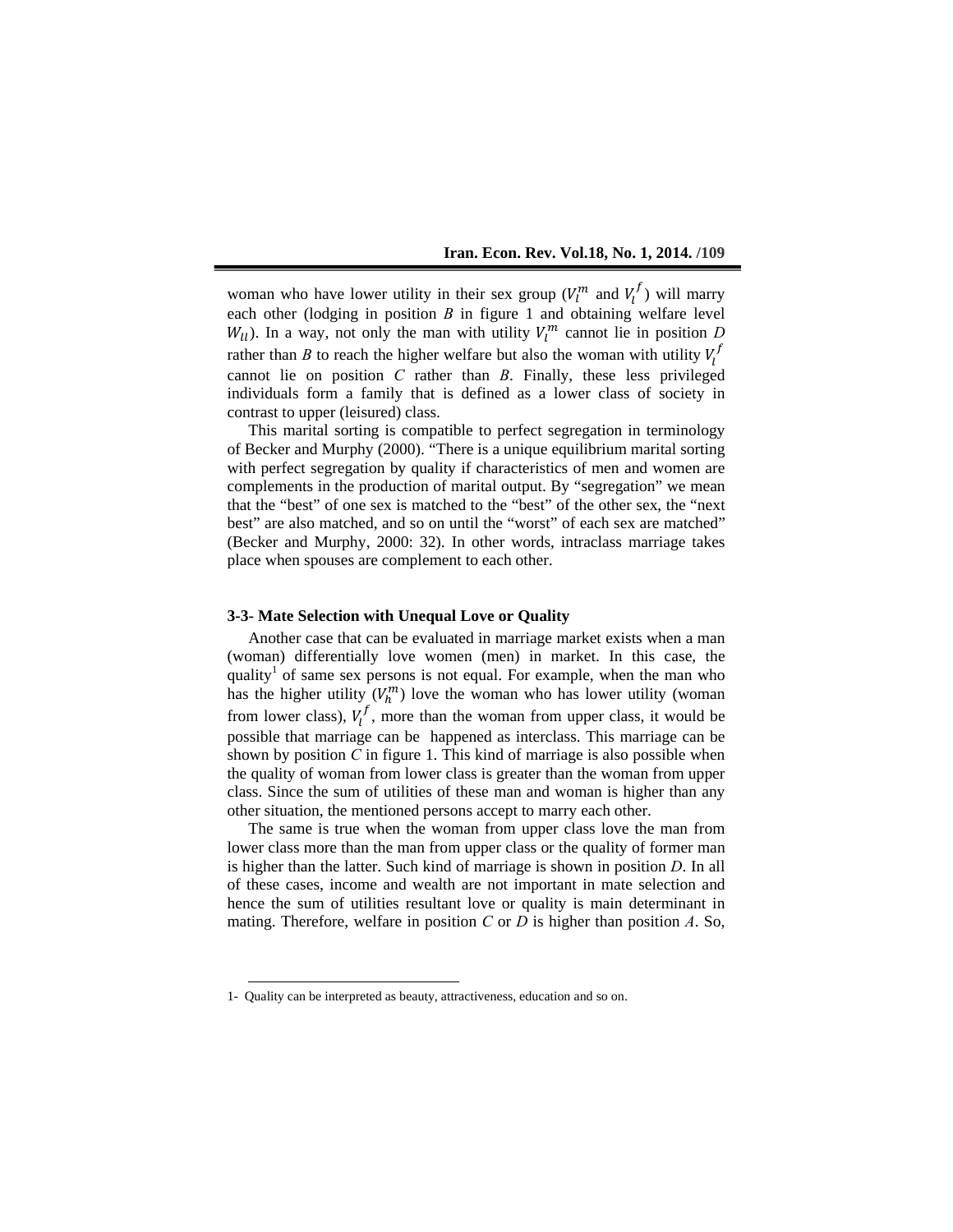the model can predict not only the intraclass marriage but also the interclass  $one<sup>1</sup>$ .

Such marriages can be interpreted as mixed ones. It would appear that love and altruism weaken the degree of positive sorting in marriage, since falling in love depends on many idiosyncratic factors that may not be closely related to characteristics, like income and education, that determine the production of marital output (Ibid: 36).

|             |                       | Supply side                                                                      |                                                                                      |  |  |  |
|-------------|-----------------------|----------------------------------------------------------------------------------|--------------------------------------------------------------------------------------|--|--|--|
|             |                       | High class woman                                                                 | Low class woman                                                                      |  |  |  |
| Demand side | man<br>class:<br>High | First best marriage.                                                             | Second best marriage for woman.                                                      |  |  |  |
|             |                       | Result: Intraclass marriage (position A in<br>figure $1$ )                       | No.<br>marriage<br>interclass<br>Result:<br>(or<br>marriage; position C in figure 1) |  |  |  |
|             | man                   | Second best marriage for man.                                                    | Neither first not second best marriage for<br>man and woman.                         |  |  |  |
|             | Low class             | Result: No<br>interclass<br>marriage<br>(or<br>marriage; position D in figure 1) | Result: Intraclass marriage (position B in<br>figure $1$ )                           |  |  |  |

**Table 1: Marriage Market and Class Position** 

The whole marriages can be interpreted in marriage market framework where men are in demand side and women form the supply side. Table 1 provides this market in which the first and second best marriages are symbols for intraclass marriages. The first best marriage is the bliss point for all people but this position is achievable only for persons who belong to high class of society. The second best marriage is potential only in interclass marriage. If marriage market is classified by intraclass marriage, only one first best marriage can be observed. If marriages are sorted by interclass behavior, two second best marriages can be achievable. It is remain for another study which of these cases is better in social welfare perspective.

 <sup>1-</sup> The figure 1 has been depicted on the basis of income and wealth situations not love or quality of spouse.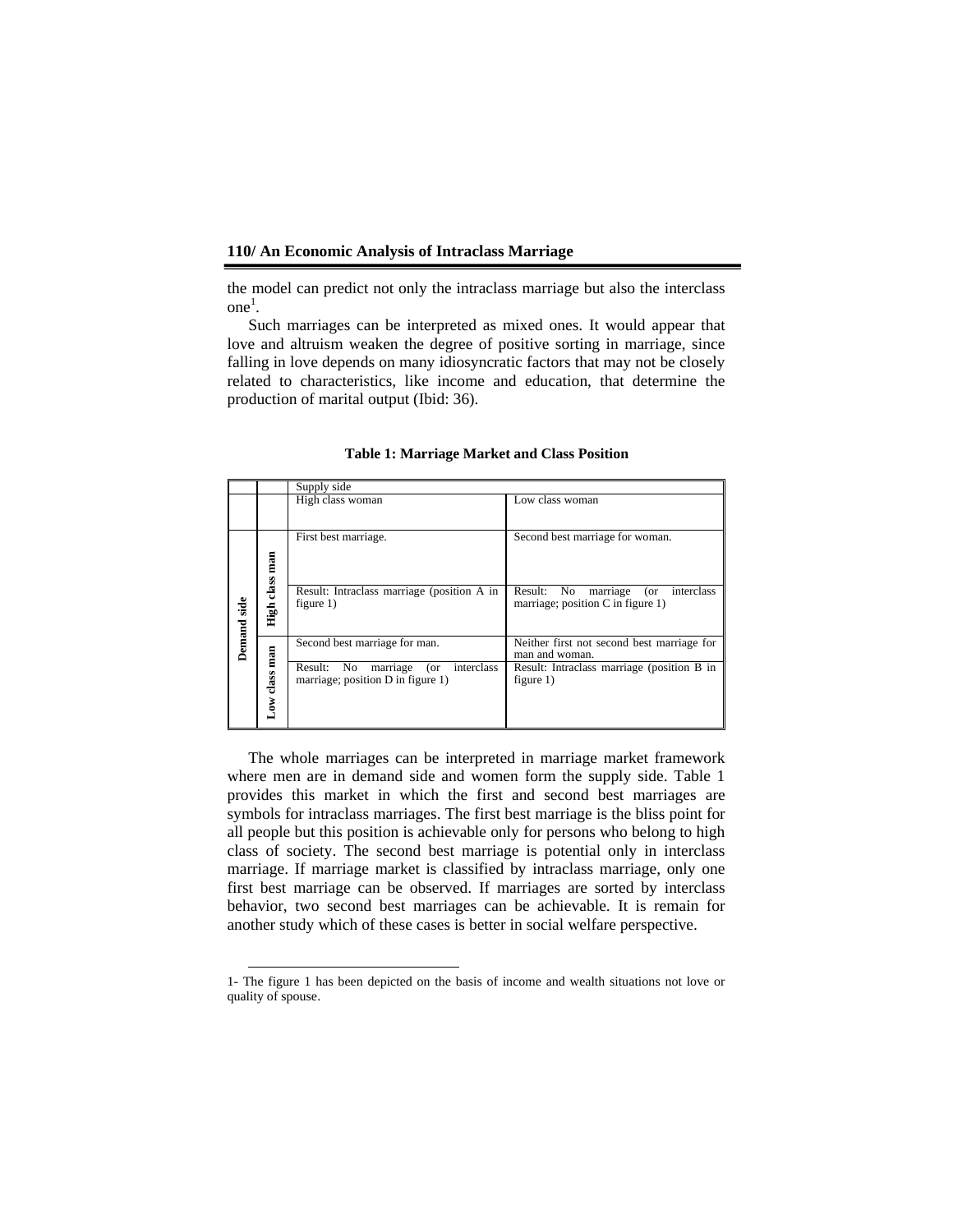# **4- Data and evidence**

The hypothesis that is proposed on the basis of theoretical prediction of model and in direction to other studies, asserts that persons in upper and lower class marry within own class. Empirical results are presented using data from Tehran – the capital and the most populated city of Iran. Four samples are used to test intraclass marriage and the above hypothesis. The first two samples include married men and women that are at least 35 years old. The sample size is 415 observations for married men and 409 observations for married women. The second two samples belong to single men (including 414 observations) and women (including 410 observations) aged at least 20. It is necessary to point out that the samples of single persons are used to study their willingness to marriage. Data have gathered by questionnaire in 2012.

The aim of study is to investigate decision-making in mate selection for de facto and potential marriages. Accordingly, three socioeconomic classes is defined which include individuals. They are lower, middle and upper class that any of them is measured as a dummy variable. When a person knows himself (herself) as a member of any of those classes, the relevant dummy variable will be equal to 1 and otherwise 0. In other words, class status is a subjective measure that is determined by own persons. The combination of marriages is shown in table 2.

|               | Kind of marriage (per cent) |              |  |  |  |
|---------------|-----------------------------|--------------|--|--|--|
| Sample        | Within-class                | Upward-class |  |  |  |
| Married men   |                             | 8.9          |  |  |  |
| Married women | 75.4                        |              |  |  |  |
| Total         | 78.3                        |              |  |  |  |

**Table 2: Combination of Marriages in Tehran (2012)** 

Resource: Current research

It is observed in table 2 that 78.3% of marriages are intraclass which is higher than the results of Hollingshead (1950) but lower than Hamilton and Siow (2007). In addition, women have more incentive to marry men higher than own class (9.5% versus 8.9%). This is similar Goode's explanation when cross-class marriages occur, the woman is more likely than the man to marry upward (Goode, 1964).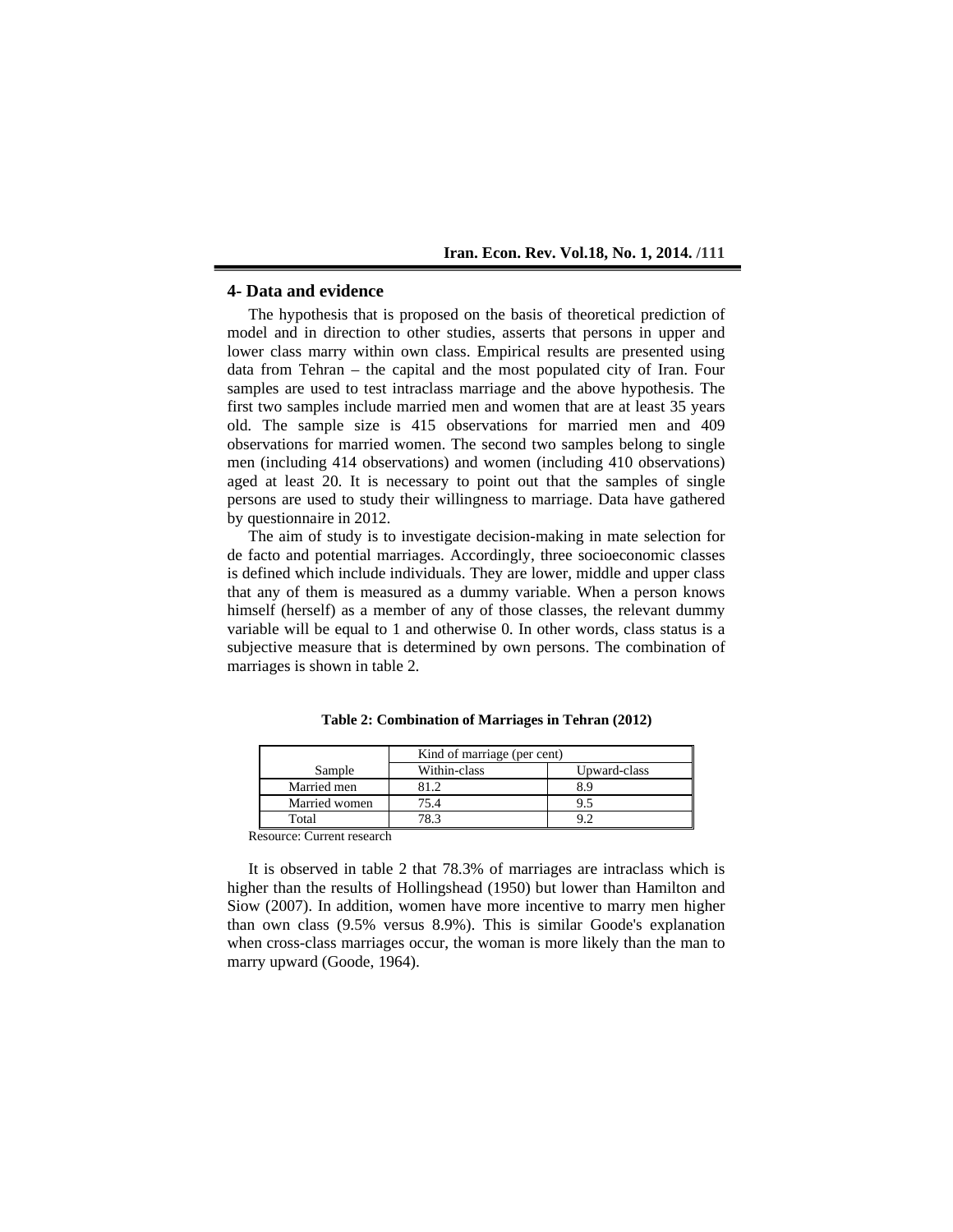|                                                 |                                                                                                                                | Men's sample                                                                                                   |                                 |                                                                                               | Women's sample                   |                                  |                                      |                                    | Total sample                      |                                  |
|-------------------------------------------------|--------------------------------------------------------------------------------------------------------------------------------|----------------------------------------------------------------------------------------------------------------|---------------------------------|-----------------------------------------------------------------------------------------------|----------------------------------|----------------------------------|--------------------------------------|------------------------------------|-----------------------------------|----------------------------------|
|                                                 | Dependant<br>variables:                                                                                                        | $\frac{1}{2}$ from<br>$\mathtt{\underline{o}}$<br>sameclass<br>Marring<br>Marring<br>upclass<br>woman<br>woman |                                 | $\mathbf{c}$<br>$\mathtt{S}$<br>from upclass<br>Marring<br>sameclass<br>Marring<br>man<br>man |                                  |                                  | $\overline{c}$<br>Marring<br>upclass | $\mathbf{S}$<br>Marring<br>upclass |                                   |                                  |
|                                                 |                                                                                                                                | (1)                                                                                                            | (2)                             | (3)                                                                                           | (4)                              | (5)                              | (6)                                  | (7)                                | (8)                               | (9)                              |
|                                                 | Upper class                                                                                                                    | $-2.15$ <sup>*</sup><br>$(-5.3)$                                                                               |                                 |                                                                                               | $-2.3$ <sup>*</sup><br>$(-6.2)$  |                                  |                                      | $-2.24$ <sup>*</sup><br>$(-8.2)$   |                                   |                                  |
|                                                 | Middle class                                                                                                                   |                                                                                                                | $-2.45$<br>$(-4.9)$             |                                                                                               |                                  | $-2.02$ <sup>*</sup><br>$(-5.5)$ |                                      |                                    | $-2.18$<br>$(-7.7)$               |                                  |
|                                                 | Lower class                                                                                                                    | $-0.86$ <sup>*</sup><br>$(-3.06)$                                                                              |                                 | $2.85$ <sup>*</sup><br>(5.7)                                                                  | $-1.35$ <sup>*</sup><br>$(-4.4)$ |                                  | 2.91<br>(7.6)                        | $-1.09$ <sup>*</sup><br>$(-5.2)$   |                                   | $2.89*$<br>(9.5)                 |
|                                                 | Gender                                                                                                                         |                                                                                                                |                                 |                                                                                               |                                  |                                  |                                      | $0.52*$<br>(2.7)                   | $-0.45***$<br>(1.78)              | $-0.81$ <sup>*</sup><br>$(-2.9)$ |
|                                                 | Constant                                                                                                                       | $2.02^*$<br>(10.2)                                                                                             | $-1.4$ <sup>*</sup><br>$(-7.2)$ |                                                                                               | $1.6*$<br>(10.6)                 | $-1.08$ <sup>*</sup><br>$(-4.7)$ | $-3.2$ <sup>*</sup><br>$(-11.4)$     | $1.61*$<br>(11.6)                  | $-1.02$ <sup>*</sup><br>$(-5.04)$ | $-3.2$ <sup>*</sup><br>$(-12.8)$ |
|                                                 | McFadden $R^2$                                                                                                                 | 0.075                                                                                                          | 0.151                           | 0.208                                                                                         | 0.115                            | 0.129                            | 0.241                                | 0.099                              | 0.139                             | 0.225                            |
|                                                 | Number<br>of<br>observations                                                                                                   | 415                                                                                                            | 415                             | 415                                                                                           | 408                              | 408                              | 408                                  | 823                                | 823                               | 823                              |
| 112/An Economic Analysis of Intraclass Marriage | Note:<br>* coefficient is significant at 0.01, ** coefficient is significant at 0.10. Numbers in parentheses are z statistics. |                                                                                                                |                                 |                                                                                               |                                  |                                  |                                      |                                    |                                   |                                  |

# **Table 3: Mate Selection of Married Persons (Logit Regressions)**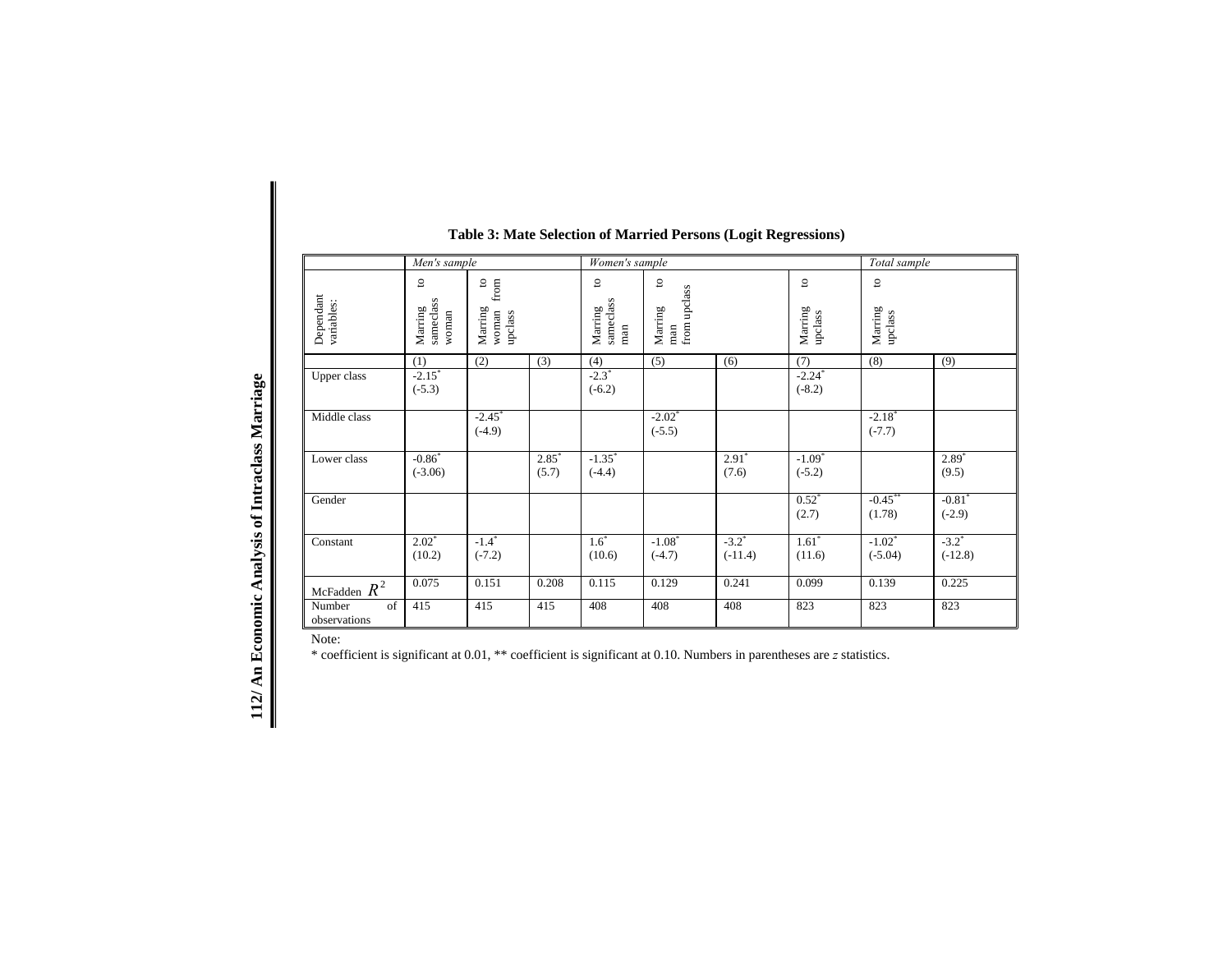| Men's sample                 |                                               |                                                    | Women's sample       |                                             |                                                | <b>Total sample</b>   |                                   |                                   |                      |
|------------------------------|-----------------------------------------------|----------------------------------------------------|----------------------|---------------------------------------------|------------------------------------------------|-----------------------|-----------------------------------|-----------------------------------|----------------------|
| Dependant<br>variables:      | $\mathbf{e}$<br>sameclass<br>Marring<br>woman | $\mathbf{e}$<br>from<br>Marring<br>woman<br>updass |                      | $\mathtt{s}$<br>sameclass<br>Marring<br>man | $\mathbf{e}$<br>from upclass<br>Marring<br>man |                       | $\mathbf{e}$<br>Marring<br>updass | $\mathbf{e}$<br>Marring<br>updass |                      |
|                              | (1)                                           | (2)                                                | (3)                  | (4)                                         | (5)                                            | (6)                   | (7)                               | (8)                               | (9)                  |
| Upper class                  | $-0.42$<br>$(-0.97)$                          |                                                    |                      | 0.55<br>(1.2)                               |                                                |                       | 0.1<br>(0.3)                      |                                   |                      |
| Middle class                 |                                               | $-1.47*$<br>$(-5.9)$                               |                      |                                             | $-0.52**$<br>$(-1.8)$                          |                       |                                   | $-1.06*$<br>$(-5.8)$              |                      |
| Lower class                  | $-2.14*$<br>$(-7.4)$                          |                                                    | $2.37*$<br>(8.1)     | $-2.78*$<br>$(-5.4)$                        |                                                | $2.94*$<br>(5.7)      | $-2.29*$<br>$(-9.3)$              |                                   | $2.5*$<br>(10.2)     |
| Gender                       |                                               |                                                    |                      |                                             |                                                |                       | 0.07<br>(0.4)                     | 0.05<br>(0.3)                     | $-0.22$<br>$(-1.2)$  |
| Constant                     | $1.34*$<br>(9.5)                              | $-5 \times 10 - 11$<br>$(-2\times10-10)$           | $-1.5*$<br>$(-10.8)$ | $1.26*$<br>(9.5)                            | $-0.73*$<br>$(-2.9)$                           | $-1.41*$<br>$(-10.9)$ | $1.2*$<br>(10.06)                 | $-1.3*$<br>$(-11.2)$              | $-0.3**$<br>$(-1.8)$ |
| McFadden $R^2$               | 0.122                                         | 0.075                                              | 0.157                | 0.097                                       | 0.007                                          | 0.103                 | 0.108                             | 0.036                             | 0.131                |
| of<br>Number<br>observations | 407                                           | 407                                                | 407                  | 406                                         | 407                                            | 407                   | 813                               | 814                               | 814                  |

Note: \* coefficient is significant at 0.01,

\*\* coefficient is significant at 0.10. Numbers in parentheses are *z* statistics.

| r L         |
|-------------|
| 2014.       |
| Ĕ           |
| 0.18        |
| Rev.        |
| <b>HOOL</b> |
| lran.       |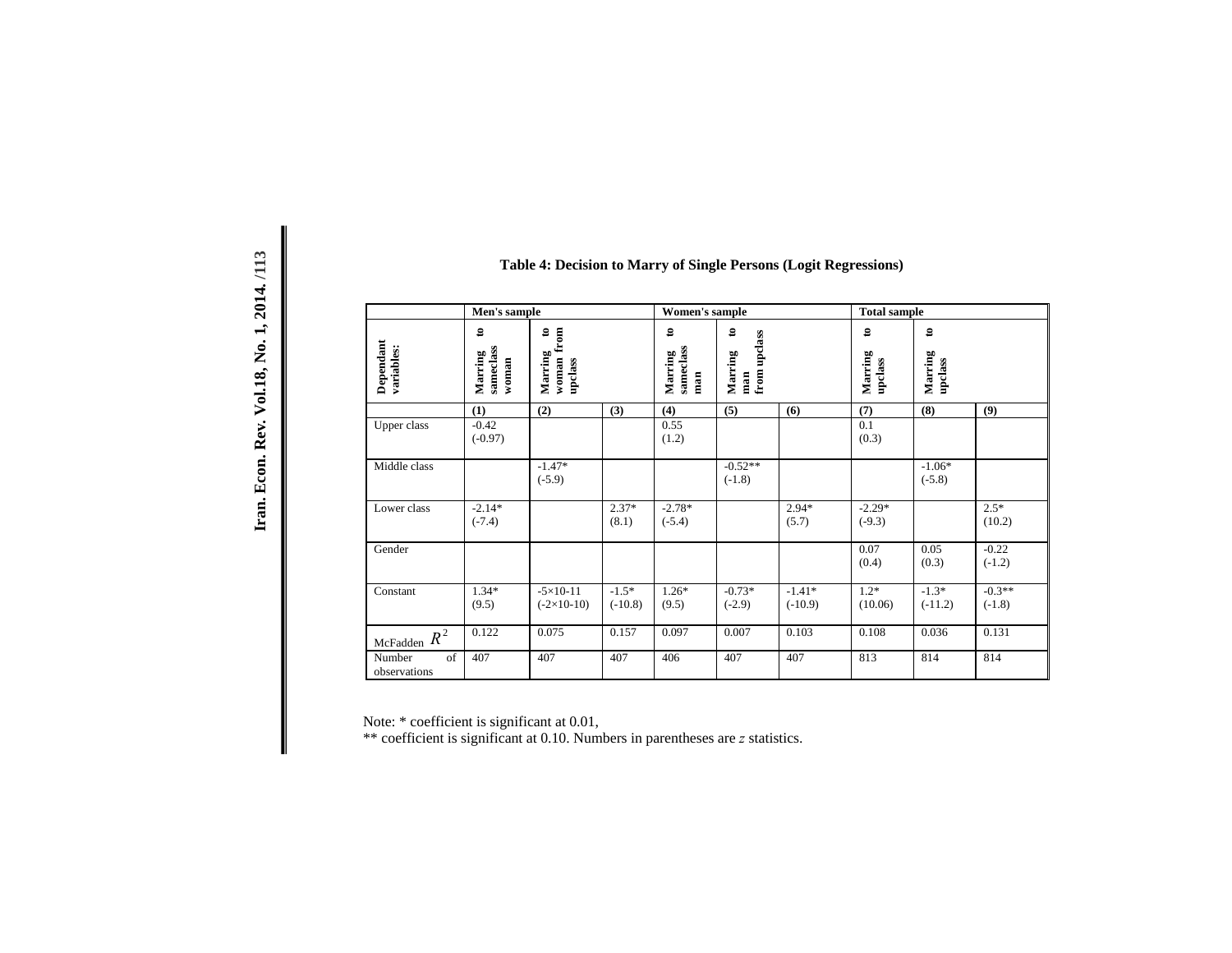To consider intraclass marriage, the sameclass marriage variable is regressed on the lower and upper class variables. Sameclass marriage is a dependant variable that refers to a marriage that is taking place between a man and a woman within a specific class. In this case, the variable is equal to 1 and otherwise 0. However, the upclass variable is used as an another dependant variable that is equal to 1 if a man (woman) has married to a woman (man) who belongs to higher class than himself (herself) and otherwise 0. The estimated logit regressions are shown in tables 3 and 4.

In columns 1 and 4 of table 3, it is clear that belonging of both married men and women to lower and upper class decreases the ratio of probability of intraclass to interclass marriage whereas belonging to middle class increases that ratio. These findings contradict the hypothesis. Columns 2, 3, 5 and 6 of table 3 show that the ratio of probability of marriage between married men (women) of middle class and upper class women (men) to probability of any other marriage is decreasing whereas that probability for lower class is increasing. Gender variable which is measured by 1 for men and 0 for women shows that men have greater tendency than women to marry in own class. In addition, women have greater tendency than men to marry higher class themselves. These findings are fairly observed in singles samples, shown in table 4.

# **5 -Conclusion**

Since none of the economists have been modeled the occurrence of marriage within or between social classes, our aim in this paper is to examine the mate selection behavior of individuals with respect to intraclass marriage by using economic theory. The basic idea is Veblen's contention whereon leisure (upper) class members marry within own class. Accordingly, the presented model that is based on some assumptions in marriage market shows how this market is stratified into intraclass or interclass marriages. In contradiction to the hypothesis, evidence stemmed from Tehran show interclass marriage behavior in upper and lower classes while the intraclass ones is found in middle class. Perhaps, these findings are owing to factors such as love or quality of spouses in decision making about marriage. There is a room for thinking which type of mate selection is better for society in welfare viewpoint.